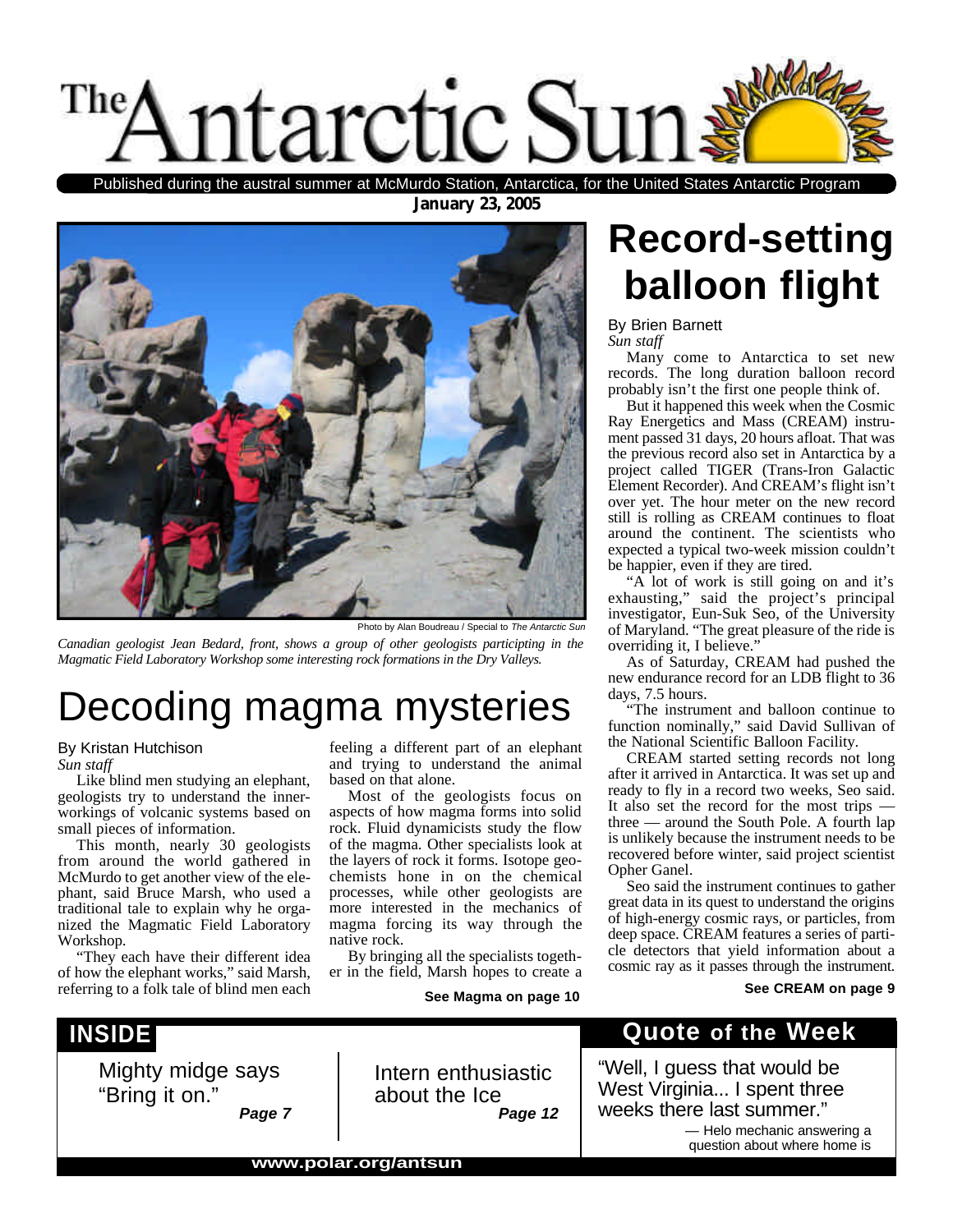

visit our office in Building 155 or dial 2407.

**Web address:** www.polar.org/antsun



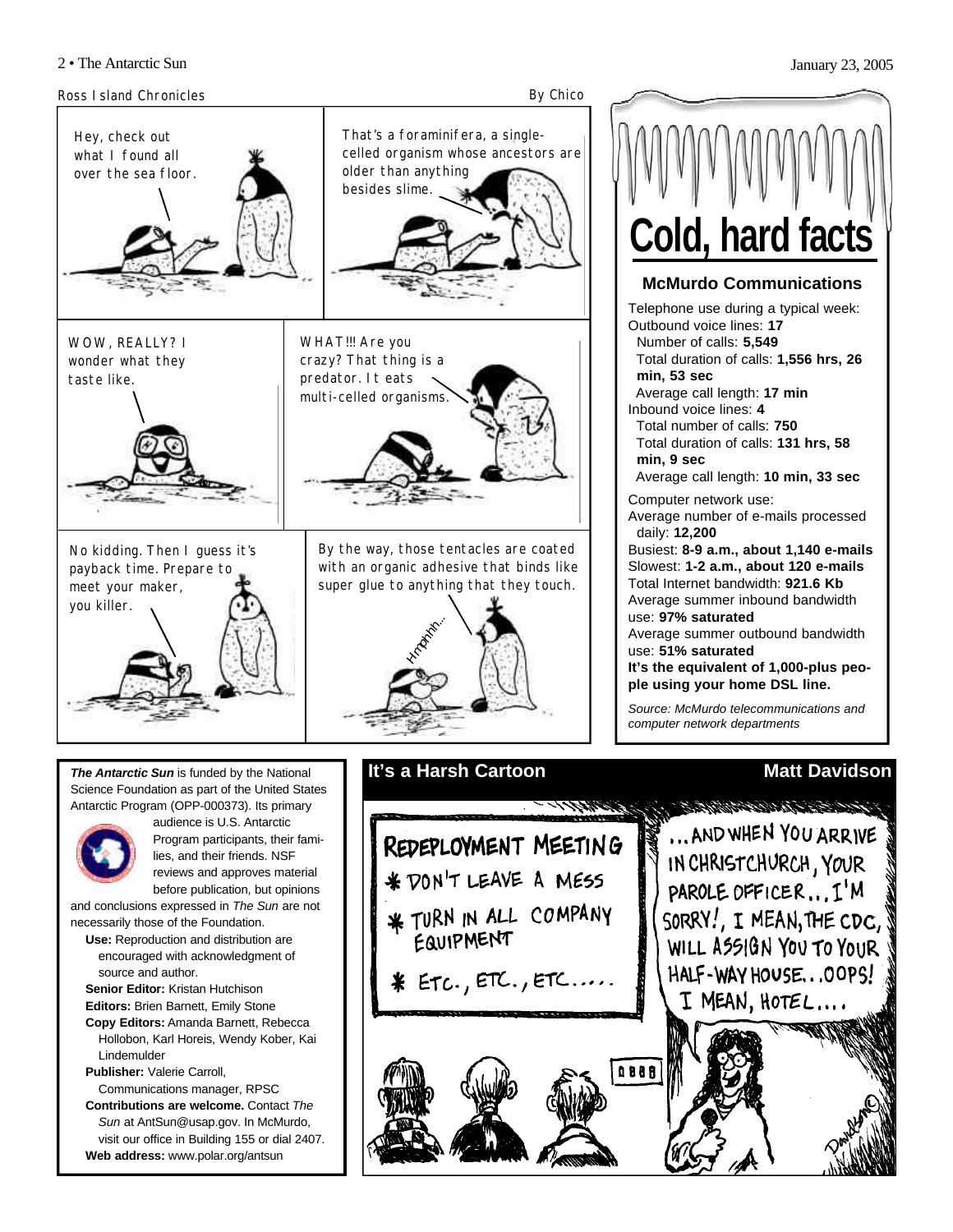## Can starfish cross the circumpolar current?

## *Scientists study genetic isolation of ice species*

By Kristan Hutchison *Sun staff*

Surface and other echino-<br>derms that live on either side of<br>the Antarctic Circumpolar Current<br>may be distant relatives, but<br>researchers are trying to determine tarfish, worms and other echinoderms that live on either side of the Antarctic Circumpolar Current may be distant relatives, but whether they can ever visit each other.

Many Antarctic species are genetically unique. For those that aren't, the question is how they manage to cross the swift, deep current that has isolated the continent for 30 million years to maintain their genetic contact. For years the assumption has been that they don't. The adults can't make the journey, because they live along the sea floor, which drops swiftly from a habitable 400m at the edge of the continental shelf to 4km deep in the Drake Passage, too deep for the near shore sea anenomes, starfish and other echinoderms. Scientists thought that a starfish larva drifting north from the Antarctic Peninsula would be swept into the mid-Atlantic Ocean to die and a similar larva floating down from South America couldn't withstand the sudden drop in temperature, from 5C to 2C at the polar front.

"Three degrees doesn't sound like much, but in a body of water that big that moves that quickly, it's a very pronounced difference," said Ken Halanych, a biologist from Auburn University in Alabama.

Rather than assume larvae can't cross the Drake Passage, Halanych, Rudi Scheltema from Woods Hole<br>Oceanographic Institution in Oceanographic Institution in Massachusetts and a team of other biologists went to look. They scooped up samples every four hours on the month-long cruise from Argentina to the Antarctic Peninsula and back in search of larvae that might be making the same journey.

"What we're looking at is the genetic connection between Antarctic fauna and fauna that's not Antarctic," Halanych said.

As petrels and albatross glided over the waves, the crew aboard the *Laurence M. Gould* in December lowered a fine mesh net into the sea. The ship cruised slowly forward, pulling the cone-shaped net along for about 20 minutes. When they hauled it up the water drained out, leaving a greenish-brown slurry of phytoplankton behind. The researchers quickly began examining the muck under micro-



Photos courtesy of Ken Halanych / Special to *The Antarctic Sun*

*Researchers sort through a pile of marine samples on the deck of the* Laurence M. Gould.

scopes, picking out larvae with glass straws and placing them in chilled salt water for later identification and preserving. The larvae were for various types of echinoderms, some mollusks, worms and starfish. Samples were sent to Woods Hole where they will be processed and further identified under Scheltema's guidance.

"We're taking whatever comes in the net, as long as it's the larval form of a benthic adult," Halanych said. "If you find them you can say a lot more than if you don't find them."

They did find a few starfish larvae in the middle of the Drake Passage, suggestingthat some echinoderms can cross the passage.

Sheltema will use molecular genetics to compare the DNA of Antarctic and South American specimens and the ones found mid-way. This will determine which ones have been interbreeding and which are genetically unique, or endemic.

"With the exception of vertebrates, this type of work really hasn't been done down there before," Halanych said. "Everybody just says everything in the Antarctic is endemic and that turns out not to be true."

Among sea cucumbers and some types of worms, the Antarctic and South American species still have a large percentage of cross-over. The amount of genetic similarity or differentiation gives researchers an idea of how long ago the gene pools were cut off from each other

and how large a pool they are working with.

"We are still learning a lot about how organisms have evolved in the ocean," said Halanych. "Antarctica represents an interesting model system."

Beyond the possibility of having continued cross-fertilization with South America, there is the question of how connected populations of echinoderms are around the continent.

"Even though it is all cold and Antarctic, there are still quite a few environmental differences, like do you live all the time under an ice shelf or do you live by Elephant Island?" Halanych said.

By the end of the cruise Halanych's team had collected more than 20,000 organisms, packed and frozen into 15 boxes. They arrived at his lab at Auburn University in mid-January. It's enough to keep them busy until the next scheduled cruise in 2006, but they expect to have results on some of the genetics by September and publishable results on the plankton work by the end of the year.

"We now have probably one of the most thorough sampling of this type in Antarctica in terms of looking at a region over different seasons and getting geographic spread," said Halanych, who collected samples on two previous Antarctic cruises in 2000 and 2001.

The collection also will be used to create the genetic equivalent of a field guide to the Antarctic marine animals. The project is called the Marine Antarctic Genomic Inventory, or MAGI. A short bit of DNA from each animal will be sequenced, just enough to learn its unique genetic signature. This "barcode," as scientists call it, will be recorded so other scientists can look it up if they are trying to identify a specimen.

"There are a lot of people working on organisms in Antarctica," Halanych said. "When you hear somebody say they've collected, for example, Odontaster validus in McMurdo and it has a different physiology than an Odontaster validus they collected in Palmer, you really want to know they're really dealing with the same species."

Other specimens will be sent to scientists working on a similar but much larger National Science Foundation project, called Assembling the Tree of Life. The Tree of Life will use genetics and morphology to reconstruct the evolutionary history of major groups of organisms.

*NSF-funded research in this story: Ken Halanych, Auburn University, www.auburn.edu/antarctica*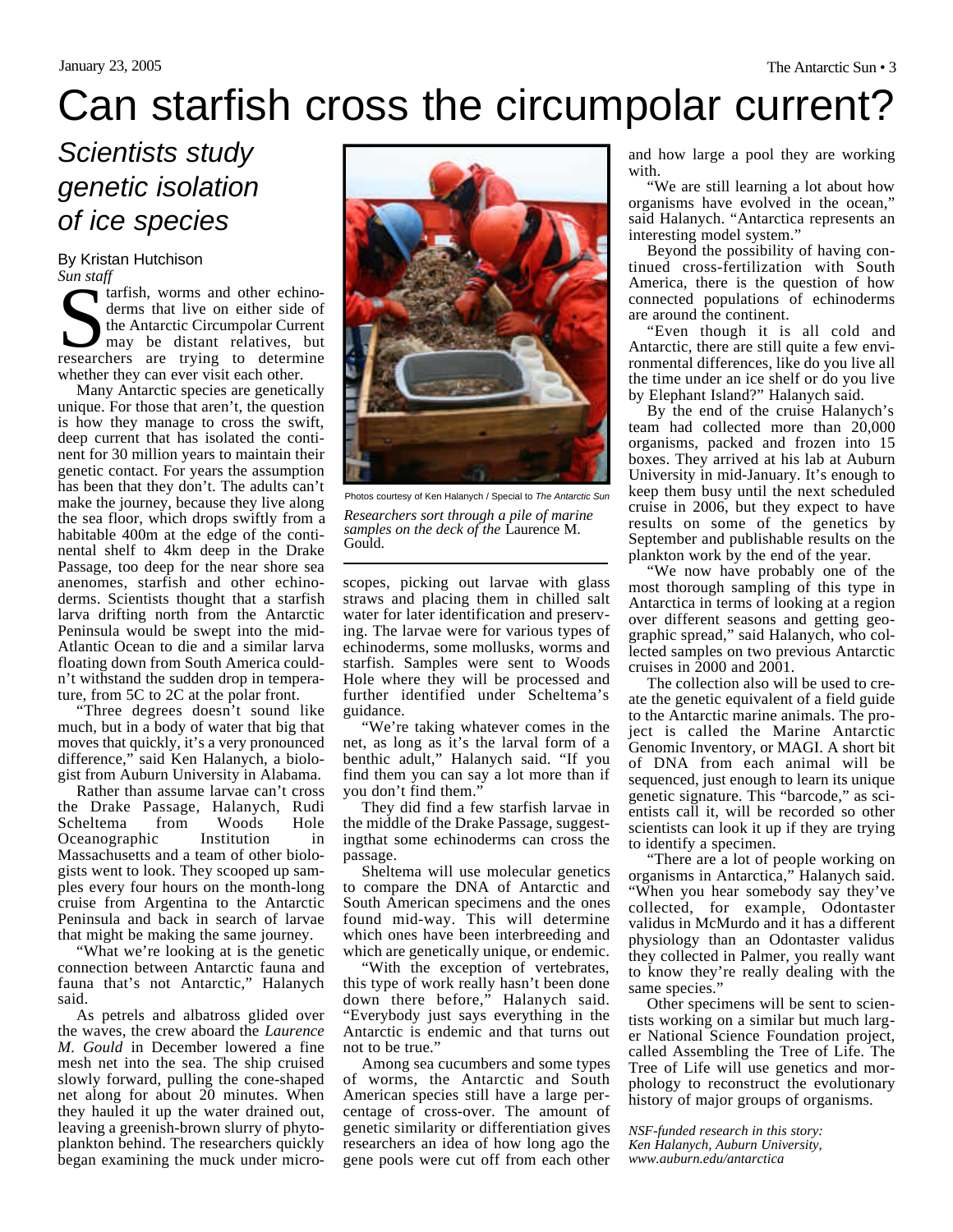# Waiting to take a shower

By Ron Naveen *Principal Investigator, Antarctic Site Inventory*

We and monitoring the penguin<br>and monitoring the penguin orking at a remote Antarctic field  $\text{camp} - \text{in}$  my case, assessing and seabird populations at Petermann Island in the Antarctic Peninsula — inevitably involves a large amount of waiting. Lounging time and hangin' out are simply facts of research life. **speaking**

My season begins with an early November sojourn to Punta Arenas, Chile. That is where I annually try on and sign out clothes and cold weather accoutrements at the National Science Foundation/Raytheon Polar Services Co. warehouse. Then, my team and I wait for clearance to board the *Laurence M. Gould* for the long ride south across the Drake Passage, down the Bransfield Strait, through the Lemaire Channel, and voila! — into Petermann. As the project's principal investigator, I spend much of these three days across the Drake praying and entreating the penguin gods for light, loosely consolidated ice, so the *Gould* will have no problems inserting us into Petermann.

This is the second of five planned field seasons at Petermann. All is going rather well. The Drake crossing was smooth and the penultimate, shipboard evening was an overnight at Palmer Station, 20 miles north of Petermann. It was a welcome visit with many friends and colleagues. The next morning the *Gould* departed, wended through the loose pack in Bismarck Strait, avoided the stranded berg at the south end of the Lemaire Channel, and finally got us ashore at Petermann as planned and on schedule. With assistance from many of the crew and technicians on board, we took just a few hours to bring supplies ashore by Zodiac, then sledge our hard plastic Roughneck tubs inland and erect our campsite: an arctic oven, office/cooking tent, two Scott pyramid tents, a single pup tent, and a lightweight tent to protect our generator and fuel. We've camped a hundred meters inland, west of the old refuge hut erected by the Argentines in 1955. It's presently maintained by the Ukrainians from the Vernadsky research station, located 10km south.

It's blissful to be "home." Petermann is a fantastically beautiful location, about a mile in length from north to south, a half mile wide. It's bordered on the east by the narrow, one-mile-wide Penola Strait and the high mountain peaks of the Peninsula, and on the west by open ocean.

Most famously, Petermann is where the famed French explorer Jean-Baptiste Charcot spent the winter in 1909, tying his vessel *Pourquois Pas?* into the northwestern corner of Circumcision Bay, immediately north of the hut. Charcot sighted the bay on Jan. 1, which, for many, is a holy day commemorating when Christ was circumcised. science...

Charcot explored and mapped much of this sector of Antarctica and it is a thrill to work in his illustrious footsteps. Remnants



Photo by Ron Naveen / Special to *The Antarctic Sun A gentoo penguin tobogans down a snowy hill near one of the colonies Naveen visited.*

from that Second French Antarctic Expedition include a rock cairn Charcot's team erected on the top of Megalestris Hill to the west and the rubble of signal cairns that were placed on the northeastern point of the island. Part of the background research for our work was examining Charcot's penguin and meteorological data and photographs from 1909. When our five-year study concludes, I'm looking forward to generating valuable "then-tonow" comparisons.

At the far northern end, the Adélie penguins' breeding season was well advanced when we arrived. The nests were mostly set up and being defended, with many two-egg clutches already complete. By contrast, the gentoo penguins were still consumed with "meet and greet" ceremonies and donkeylike braying to proclaim their territories. No gentoo eggs were in sight. For this, we had to wait.

Melissa Rider, our camp manager, was pleased with the "put in." The tents were secure and we've managed to protectively stow the bulk of our food and water in the hut, which we can access when needed.

Melissa, my colleague Ian Bullock, and I were anxious to reconnoiter the entire island to check on all of the more than 250 penguin subcolonies, and to see where the resident skuas, sheathbills, shags, gulls, and terns may be in their breeding cycle.

But this, too, must wait.

We were a mere five hours on site when pounding rain and wind erupted, which is highly unusual. The previous November and December, we encountered no rain at all. Unfortunately, it was a prelude to the next three weeks, a rare season when the usually strong and persistent highpressure system over the continent has shrunk and low-pressure systems swing closer to the Peninsula, bringing us truly horrid weather. The blue sky days and alpenglow evenings of our first season were a distant memory. Occasionally, the lower temperatures at night turned the precipitation to snow, but, within hours, we were back to soggy gear and field notebooks.

Fortunately, the huge upside was that the penguins, characteristically, were totally nonplussed by the elements. They have their own, built-in Gore-Tex and blubber systems for warding off the cold and wet. They were happily tobogganing the snow slopes and appeared to be "on schedule" for a productive breeding season.

Despite the rain, the work moved forward and we were collecting data on the penguins.

I also waited for the tour ship that was scheduled to extract me and insert another of our researchers, Stacey Buckelew, to take my stead. Par for this season's course, however, Stacey was delayed 10 days because of thick ice drifting into Penola Strait from the south and west.

One afternoon, the weather broke and presented us with another upside. This time it's something that needn't be delayed. Instead it was a rare, sundrenched moment. Best of all, the wind slacked completely and we were down to our shirt sleeves, a very welcome change. At extreme low tide, which exposes much of the cobble in the small bay south of the hut, Melissa planted a jug of hot water in the snow bank above the rocks and, seriatim, we enjoyed our first shower in weeks.

Some things are definitely worth the wait.

*Ron Naveen is the founder and president of the nonprofit science and education organization Oceanites, Inc., and the principal investigator of the Antarctic Site Inventory project. He has a five-year grant from the National Science Foundation to assess and monitor the Adélie and gentoo penguins on Petermann Island.*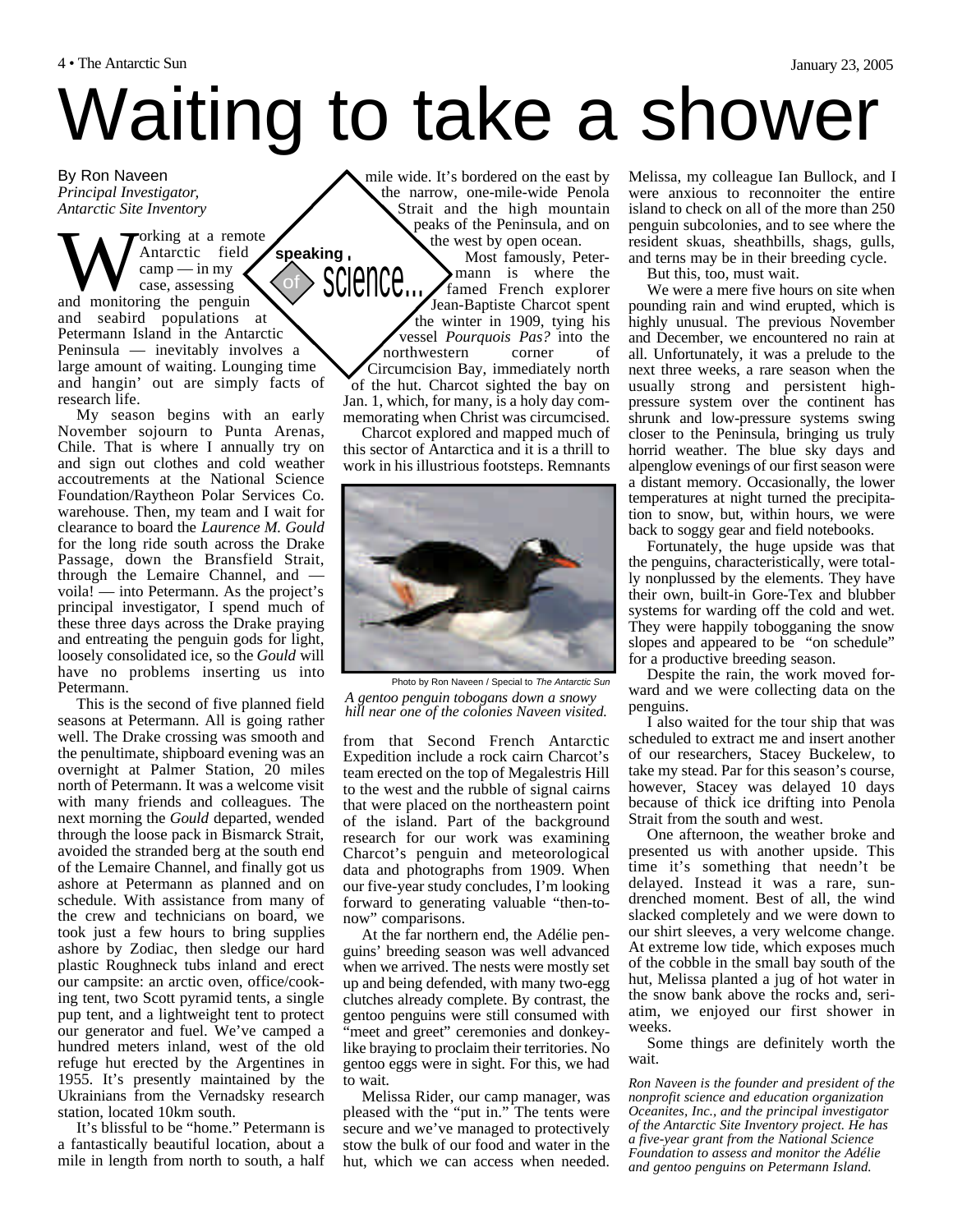## around the continent

## **SOUTH POLE**

#### **Final summer push**

Compiled from reports by Katie Hess, Paul Sullivan and other sources

South Pole science is entering the final stretch of the summer season with the arrival of several grantees for cosmological, space physics and aeronomy-based projects. The grantees have much to accomplish in the wake of last week's flight delays, which resulted in short stays on station. However, "optimism runs high since these scientists are seasoned veterans having been faced with limited time and resources in other field campaigns," said Paul Sullivan, science support manager. Most science projects at the South Pole operate year round, with summer the time for installing new equipment and the longer winter-isolation devoted to collecting data.

In the midst of the hard work stationwide, South Pole residents found time for a kickball games, and a barbeque. Another stellar South Pole open mike night led into performances by two volunteer bands, Squeaky Meat and Speed Carrot.

On Sunday evening the South Pole community gathered at the ceremonial South Pole for the wedding of Erica Fickeisen to Jonnie Johnstone, now Mr. and Mrs. Fickeisen. The marriage itself will be validated with the required licensing in the U.S., but the couple wanted to celebrate their union with their friends at the Pole.

"Cookie" Jon Emanuel performed the ceremony with best man and ring bearer Jeff Bechtel and bagpipe musician Bill McAfee looking on.

The union of the South Pole baker and the crane operator ended with the tossing of snow over the newlyweds during a procession from the Pole, a speech from the best man, and a beautiful cake made by the bride herself that was enjoyed at a reception in the new dining facility.

And the most certain sign of the end of the season: the first of the summer season folks are starting to redeploy during this coming week.



Photo by Robert Schwarz / Special to *The Antarctic S* 

*"Cookie" Jon Emanuel officiates the wedding of Erica Fickeisen to Jonnie Johnstone at the ceremonial South Pole near the station. Jeff Bechtel, the best man, and other station residents watch from behind. The marriage will be formalized in the United States later.*

### **PALMER**

#### **Polar insect study** By Kerry Kells

*Palmer correspondent*

Twenty-six years ago, Rick Lee landed at Palmer Station as a postdoc researcher with the University of Houston to study polar insects. He returned this year for the month of January to revisit this research and begin new studies on the four abundant and common microarthropods (insects and related mites and ticks) in the Palmer vicinity. He introduced the details of his research at the Wednesday night science lecture this past week.

The insects have evolved unique adaptations for survival in the polar region of the Antarctic peninsula. The Collembola (springtail) under the scientific name of *Cryptopygus antarcticus* are hydrophobic and can function and move on the surface of water. The mite (*Alaskozetes antarcticus*) is abundant on Norsel Point. The tick (*Ixodes uriae*) is an arachnid and is found on 38 different seabird species in the two polar regions.

The midge, (*Belgica antarctica*) is a wingless fly with four larval stages and a two-year life cycle. Flying insects would be blown out to sea and not survive to

reproduce, so natural selection resulted in shorter and shorter wings until the midge evolved as wingless, to keep it grounded and able to reproduce. Midges are found in mountains, islands and polar regions.

Lee showed photographs of all four arthropods with emphasis on the unusual *Belgica antarctica*.

The research in 1979-1980 used several environmental stress tolerance experiments on the midges including cold, heat, desiccation (dehydration), anoxia (lack of oxygen), freshwater immersion, salinity tolerance and variations in pH level. The research project for 2005-2007 is titled, "Physiological and Molecular Mechanisms of Stress Tolerance in a Polar Insect" and includes a combination of field and laboratory studies. The team will go out to the local islands and study the fluctuations in environmental conditions, including the same stresses they tested the midges for in the earlier study. (*For more on his research, see page 7.)*

Lee is here with co-principal investigator David Denlinger and three team members: Scott Hayward, Joseph Rinehart and Luke Sandro. Hayward is from the University of Liverpool and has previously worked with the British Antarctic

#### **See Continent on page 6**

**McMurdo Station** High: 43F / 6C Low: 16F / -9C Max. sustained wind: 25mph / 41kph Windchill: 29mph / 46kph

**Palmer Station** High: 47F / 8C Low: 29F / -2C Max. sustained wind: 19mph / 31kph Precipitation: 0mm

#### the week in weather

**South Pole Station** High: -6.7F / -21.5C Low: -22.2F / -30.1C Peak wind: 12 mph / 19 kph Max. Physio-altitude: 3,155m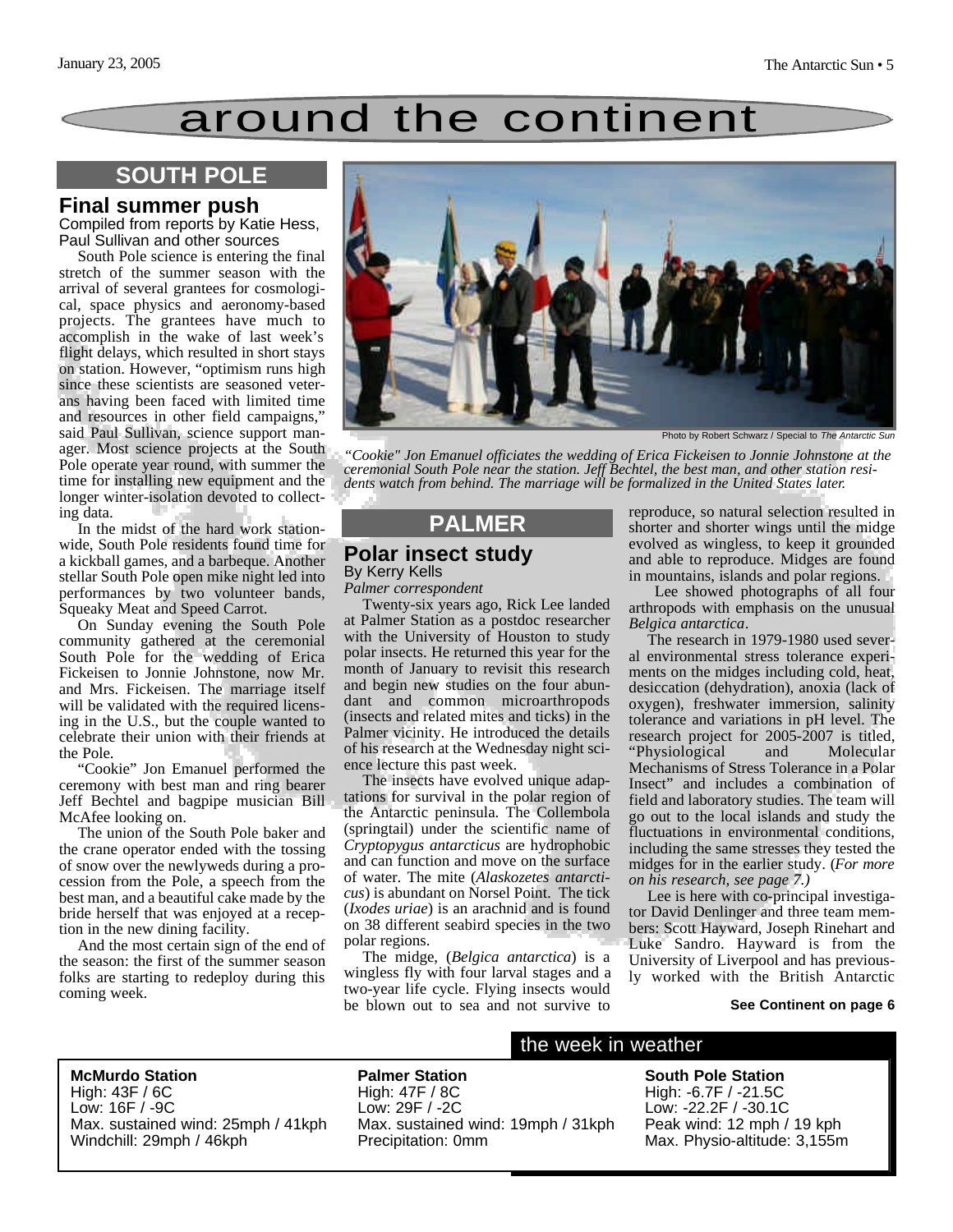## Continent **From page 5**

Survey at Rothera. Sandro is also a high school biology teacher from Dayton, Ohio.

He maintains a Web site that a number of schools in Ohio check regularly to follow the project: http://www.units.muohio .edu/cryolab/education/antarctic.htm

In other science news, research is in full swing with open water and low winds. The birders report Adélie penguin, giant petrel, cormorant and brown skua chicks and south polar skuas with unhatched eggs. Krill research continues. The plant biology group has ventured to Biscoe Island for soil and plant samples.

### **SHIPS**

## *Nathaniel B. Palmer*

*Jan. 12-18*

Compiled from reports by Alice Doyle After weathering a storm, researchers and crew aboard the *Nathaniel B. Palmer* welcomed several days of calm, glassy seas and sunshine in the Ross Sea.

The researchers on board continued to take samples and measurements of water temperature and salinity for plankton studies. On Jan 14, the ship went to where iceberg B15-A may collide with the Drygalski Ice Tongue.

"These two massive pieces of ice were indeed impressive. We measured about 3.8 nautical miles (7km) between them," wrote marine projects coordinator Alice Doyle.

The ship followed B15-A east-southeast to Franklin Island, where it met with a U.S. Coast Guard helicopter the next afternoon. The helicopter brought radioisotopes that had missed the ship in Lyttelton.

From there, the *NBP* headed back toward the sampling site it had abandoned when the weather got bad last week. As the ship approached, the barometer began to drop and the winds and seas rose, leading the crew to dub it "bad weather station." After three days, the weather improved enough to recover floating instruments.

"A curious minke whale played off the starboard bow for awhile yesterday evening, providing a good diversion," Doyle wrote. "Very few whales have been seen on the cruise making this a real treat<sup>"</sup>

## *Laurence M. Gould*

*Jan. 10 - 15*

Compiled from reports by Andrew Nunn The Long Term Ecological Research cruise continued aboard the *Laurence M. Gould*, taking samples every 30km along a grid. The wind kicked up in the afternoon of Jan. 10, forcing the ship to skip two sampling sites and head closer to shore.

The weather improved the next day and by midnight Jan. 13 the sampling grid was completed.

On Jan. 14 the *Gould* sailed south on the inside passage east of Renaud Island to take some samplings from the sea ice. The *Gould* hit ice at 3 a.m., and by 8 a.m. the researchers had selected a site for an ice station. The divers collected krill and ice samples, then an ice party was set out on a larger berg next to the ship to collect ice cores.

"Weather was clear, calm, and spectacular. Everyone on the ship got a suntan," wrote marine projects coordinator Andrew Nunn.

The next day, the researchers collected a sediment trap that stays out for a year and put a new one in the water. They arrived at the location of the trap at 6 a.m. and triggered the release that would allow it to float up. Twenty minutes later, they spotted the floats on the surface and snagged them with a grappling hook. The recovery took less than 30 minutes. When they got the instruments on the deck, it turned out only one of the pair had responded to commands. Fortunately, one was enough.

The rest of the afternoon was spent cleaning and maintaining the instrument to send it out again. Sunny, calm weather made the work easier and at 3:30 p.m. the sediment trap was dropped over the side.

### **Dive team fixes** *Star* **leaks**

By Ensign Melissa L. Hentges *USCGC Polar Star*

The Coast Guard icebreaker *Polar Star* is at work again, breaking ice in the channel to McMurdo Station on Ross Island.

A dive team, led by a Naval project engineer, spent seven days repairing leaks in the controllable pitch propeller.

The leaks on the port and starboard propeller hubs were located on Dec.31 and temporary patches were installed by *Polar Star*'s dive team.

*Polar Star* has three controllable-pitch propellers that are each 5m in diameter and weigh 16,800kg. These propellers are built to withstand harsh icebreaking conditions, such as ice chunks the size of small cars. These conditions take a heavy toll on all the equipment.

This year while at the McMurdo ice pier, the crew noticed the port controllable-pitch propeller hydraulic oil tank level decreasing. The dive supervisor on *Polar Star*, and his dive team carried out a pier-side inspection the next morning. During this initial dive, the propeller hubs

Photo by Ken Staude / Special to *The Antarctic Sun*

*Ken Elliot, a diver with Phoenix International, welds the lockwire to complete repairs on the Coast Guard icebreaker* Polar Star*.*

were inspected and fluid was visually observed leaking from a seam between two major sections of the propeller hub assembly. The two sections are held together by 24 cap screw-style bolts. They are 6cm- by 20cm-long and each bolt is tightened to 1,500kg and then lock-welded into place using lock wire.

To minimize environmental damage, the Coast Guard and NSF decided to have *Polar Star* remain at the ice pier while waiting for the contract dive team. The crew monitored the daily fluid leakage and minimized the environmental contamination using pads to absorb oil from the waters' surface. The dive team arrived from the United States via Christchurch, NZ, on Jan. 11. The team consisted of seven divers headed by Mike Dean, a Naval Project Engineer from the Naval Sea Systems Command, and contract divers from Phoenix International based in Morgan City, LA. The divers use a surface supply diving system that provides hot water to their suits through a shoreside water heating system. One dive can last for up to five hours at a depth of approximately 11m, in -1.6C water.

The dive team first ground off the locking welds to free the bolts. Using a hydraulic torque wrench, the divers retightened each bolt in three stages to 1,600kg. When re-tightened, the ship's crew started the propeller blades and tested the hub pressure assembly for leaks. Once there were no leaks reported, the bolts were all re-welded to the locking wire. The repairs were completed January 18 and appear to be effective.

The leaking hubs caused a delay in the operational schedule, but *Polar Star* and its crew remain confident that repairs will be effective and this mission will be the 50th successful Deep Freeze operation.

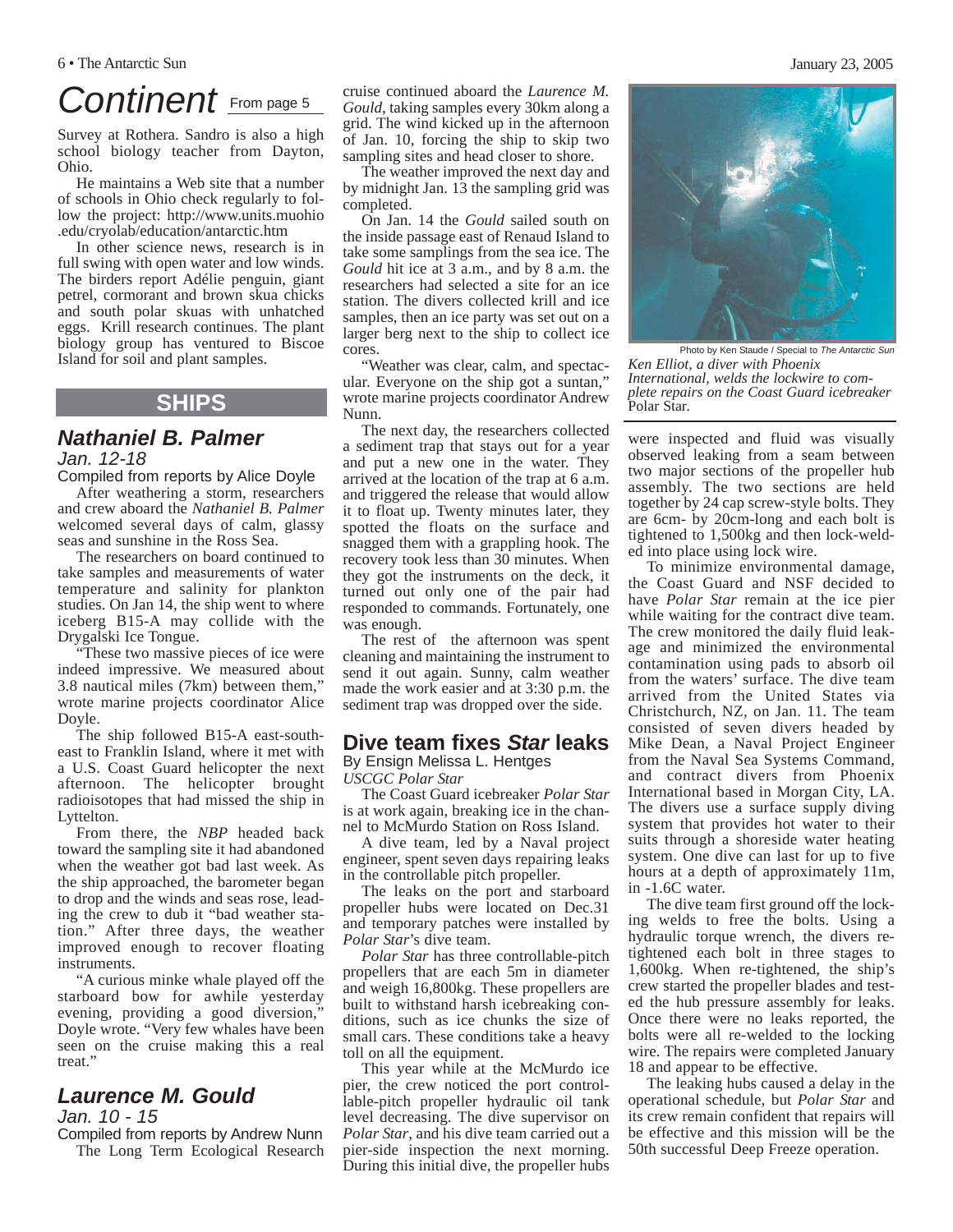# **Tiny, but tough** Wingless flies are Ice's heartiest residents

#### By Kristan Hutchison *Sun staff*

Antarctic bugs survive by always being ready for the worst.

Freeze them. Dry them out. Drop them in salty brine or acidic water. Take away their air for a month. The wingless flies are ready to take it.

"They're pretty remarkable," said Rick Lee, a biologist from Miami University in Ohio, who first came to study the midges, called *Belgica antarctica*, 25 years ago. "We're trying to get a better understanding of how they can, in fact, tolerate these sorts of stresses that are routine here on the (Antarctic) Peninsula."

These midges seem to live with a constantly high level of the proteins that most organisms produce only at times of stress, according to preliminary results from research underway at Palmer Station. The heat shock proteins help cells deal with cold, heat, oxygen deprivation and other environmental stresses. These are the same proteins our bodies make when we get a fever.

"The thing that we're finding, the data that has just come in this last week, is it looks like these midges have this gene turned on all the time," said David Denlinger, a molecular biologist from Ohio State University. "They're ready for whatever's going to hit them. It's really pretty wild. Most organisms don't do it that way."

Eventually what Denlinger and Lee learn may be applied to human organs, allowing vital parts like hearts and lungs to be kept frozen until they can be transplanted. Recent cancer research also found that heat shock proteins play a role in preventing cancer.

"We may be able to find some clues from studying these organisms that allow us to develop some means for artificial cryopreservation," Lee said.

The midge has to be ready for harsh conditions because it is a permanent resident on the continent. Though barely a third the size of a mosquito, this fly is the largest land animal to live year-round in Antarctica, said Lee, who started studying the Antarctic midge during post-doctoral work at the University of Houston in 1979.

"It's not like the seals and penguins that follow the ice. These guys stay on land," Lee said. "This is the southernmost higher



Photo by Rick Lee / Special to *The Antarctic Sun*

*Luke Sandro, left, and Dave Denlinger collect midge larvae near Palmer Station.*

insect. The only other group that might be considered an insect is the springtail or Collembola."

Lee has studied four of the common microarthropods found in Antarctica, including the springtail and a tick that lives on Antarctic seabirds. In all, about 15 microarthropods live on the edges of the continent.

The midges are found only on the Antarctic Peninsula, where they appear in spotty but diverse habitats, from the small clumps of moss and grass that grow on the peninsula to the algae growing in damp spots and the mud near penguin rookeries. Finding one species of midge in so many different microhabitats is the reverse of what happens in temperate areas. For example, a single stream in Minnesota might have 100 species of midges.

"It's a story about how by chance you become established down here," said Lee, who thinks the Belgica midge colonized the peninsula about 5,000 to 6,000 years ago. "It's a story about life on the edge."

The midges have a two-year life cycle. They spend most of it as worm-like larva, up to 6mm long, eating all the bacteria, detritus and algae they can. They molt into adults in the summer and spend three to four days mating and laying eggs, then die. The eggs hatch after a week and the new larva begins feeding.

"Any of these larval stages could be the overwintering stage. That is unusual for an insect," Lee said.

At anytime in that lifecycle, the midges can freeze and still be fine when they thaw. That flexibility is unique. The larvae can withstand other stresses, too. Lee has dried them until their bodies had 35 percent of the original mass.

"They looked like little raisins. They looked as dead as could be, but when you added water they plumped right up and swam away," Lee said. "We're trying to understand how they do that."

Their first guess is the heat shock protein. Before coming to Palmer Station, Denlinger and his post doc researcher, Joseph Rinehart, were able to extract and clone the heat shock protein from a midge specimen Lee had collected near Palmer in 1979 and preserved in alcohol in his lab.

"That was a real leg up on this project," said Denlinger, who now has been able to measure the levels of heat shock protein in some of the thousands of midges they're collecting from the field.

"We have the gene we want and we're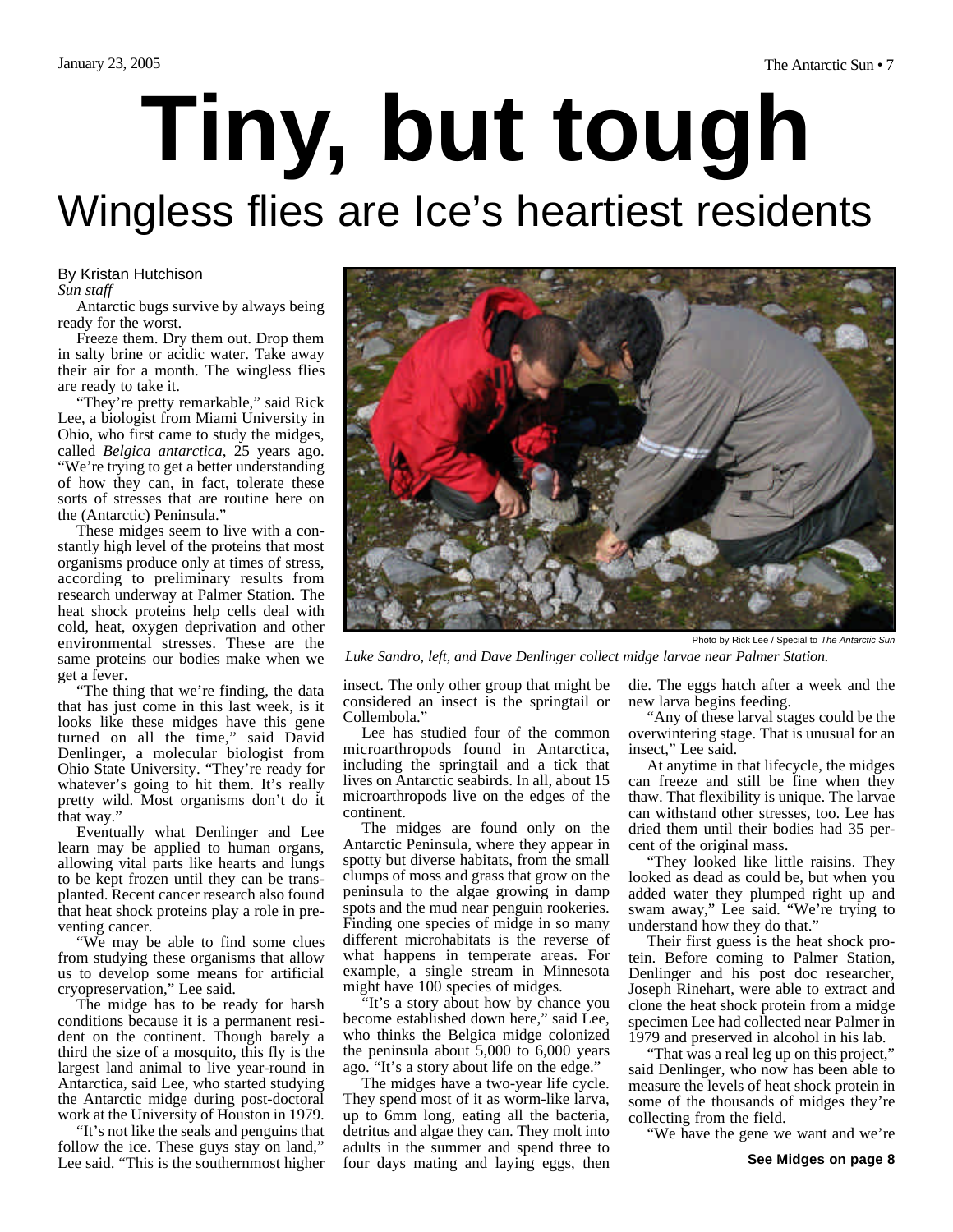looking at some very interesting and different expressions," Denlinger said.

He's surprised to find such high levels of the heat shock protein constantly present in the midges. Though the heat shock protein is highly protective, most creatures have to turn it off in order to develop. How the midge continues to move into new larval phases with high levels of heat shock protein present is one of the questions the researchers will consider as their three-year study continues.

"Frankly, we're not quite sure how an organism can keep these proteins on all the time," Denlinger said. "It's all very preliminary at this point. Those are the kinds of questions we're asking."

The researchers also wonder whether the physical response triggered by one

*Midges* From page 7 "They looked like little raisins. They looked as dead as could be, but when you added water they plumped right up and swam away." *— Rick Lee, biologist studying Antarctic midge*

> kind of stress, such as freezing, also protects the midges from other stress, such as the dryness left when all the water freezes. At the same time, other molecules appear under stress, such as the polyhydric alcohols, glycerol and sorbitol, which may be part of a suite of physiological responses that work together to help protect the midges.

*NSF-funded research in this project: Richard Lee, Miami University, http://www.units.muohio.edu/cryolab/education/antarctic.htm and David Denlinger, Ohio State University*



Photo courtesy of Rick Lee / Special to *The Antarctic Sun Larvae of the Belgica antarctica, a midge living year-round on the Antarctic Peninsula.*

## Chinese expedition reaches highest point

A 12-man Chinese Palmer expedition became the first group to reach the highest part of the Antarctic ice sheet at 3:16 a.m. on Jan. 18, according to the polar expedition office of the Chinese State Oceanic Administration (SOA).

The location called Dome A is 4,039m above sea level, at 80:22:00 degrees south latitude and 77:21:11 degrees east longitude.

The team plans to establish an interim scientific observation station at the spot to monitor the climate, measure the depth of the ice sheet and obtain ice samples, SOA said.

The team will also look for the right location to put a third Chinese scientific research station in Antarctica. That station, together with the existing Changcheng (Great Wall) and Zhongshan stations, will form a regional climate monitoring system.

The team has obtained a nearly 100m-long ice sample from about 300m below the surface. The sample should provide crucial clues to climate and environmental changes



in this area.

The Chinese scientists also set up an automatic weather observation system that may function at - 90C. The system, jointly developed by China and Australia, sends out real-time information by satellite on temperature, moisture, solar radiation, wind, and atmospheric pressure.

The team planned to stay two days. They will leave a commemorative mark of 13 empty oil casks with a national flag at the peak.

The Antarctic ice sheet is the Earth's largest continental glacier, and makes up 70 percent of Earth's freshwater. It has an average thickness of 2,450m.

*— National Science Foundation*

## Satellite outage impacts Kiwi's

A satellite providing communications for some Antarctic stations suddenly and permanently shut off on Jan. 14.

New Zealand workers at Scott Base, near McMurdo Station, had their communications cut off when Intelsat 804 stopped working, said Joe Harrigan, McMurdo network engineer. Scott Base received their e-mails through McMurdo Station and had the use of one McMurdo phone line until they were able to switch to another satellite on Saturday.

The cause of the unexpected failure is not clear, but it is likely that Intelsat 804 experienced a power failure. Intelsat 804 had provided 7 to 8 years of its expected 15 years of service, said Steve Toth, Raytheon Polar Services Co. director of IT/Communications. Another Intelsat satellite experienced a premature failure in the last few months. One theory is that strong solar flare activity could be causing the failures.

McMurdo's primary communications were unaffected by the failure, because the station has been using a different satellite since November. Before then Intelsat 804 was the satellite used for primary communications from McMurdo. In November, another satellite was being retired and the decision was made to move most McMurdo communications to Intelsat 701 where tv/radio signals were being broadcast from. This move put McMurdo Station and Scott Base on different satellites and eliminated the need to replace a receiving dish destroyed by a storm.

McMurdo still relied on Intelsat 804 for a direct connection between Christchurch and McMurdo. That link was used primarily to pass weather information in support of flight operations. Since the loss of Intelsat 804, the weather information has been routed through the United States and back to Christchurch, NZ, along with all other McMurdo communications.

Toth said that as a result of the premature failure of Intelsat 804, there is even more demand on the already overloaded satellite communications link out of Black Island this season. The result will likely be reduced network performance.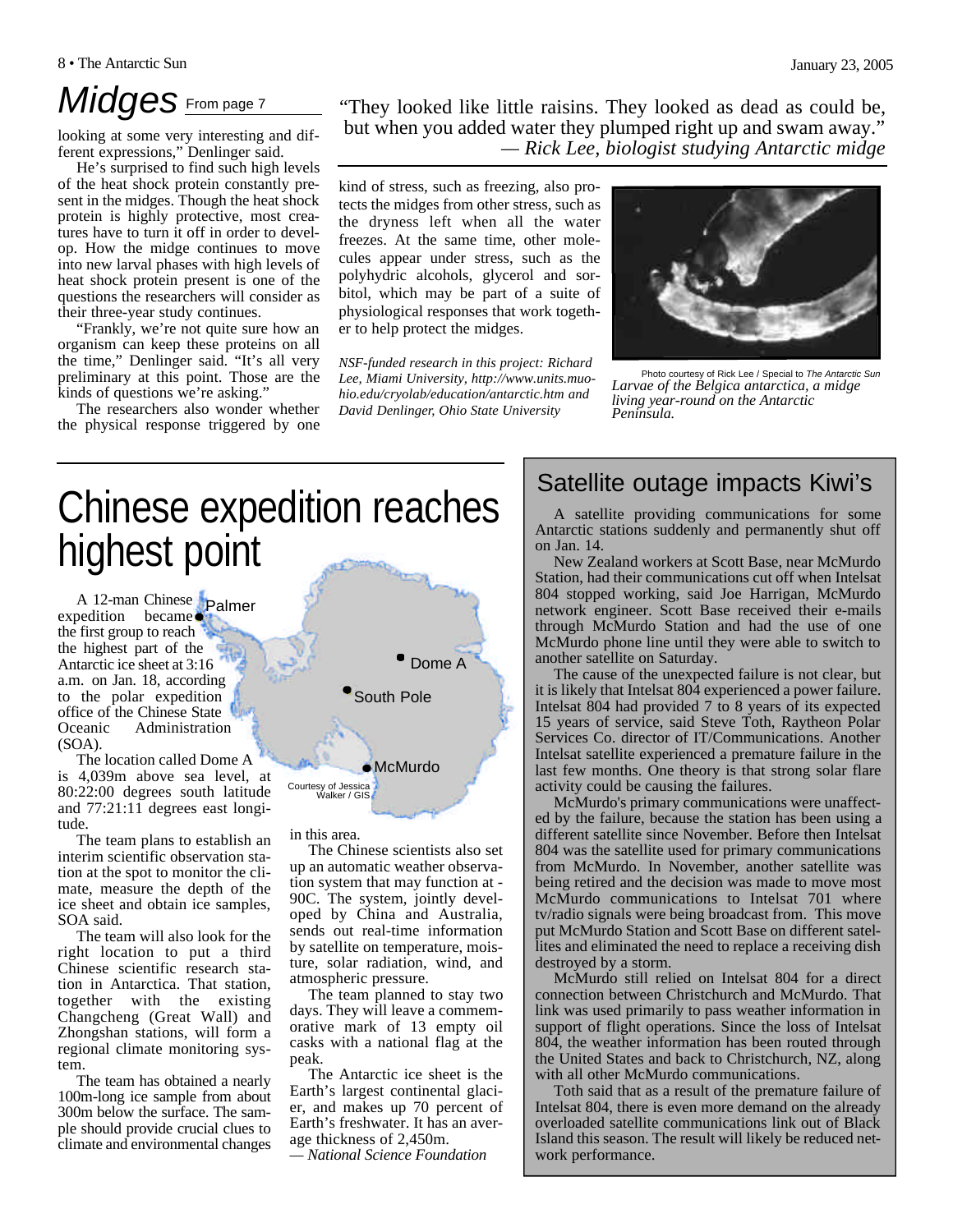## *CREAM*From page 1 **CREAM track**

Ganel said the main goals of the mission are to gather clues as to the source of cosmic rays, learn more about how the particles are accelerated to enormous energies and fill in a data gap between what ground-based and other detectors in the atmosphere and space have found. The data will be used to test various theoretical models of the universe.

CREAM really is doing what it was supposed to, Ganel said. The instrument originally was designed to fly a 100-day mission aboard a super pressure balloon called an Ultra Long Duration Balloon. Super-pressure balloons maintain an internal pressure higher than that of the atmosphere they float through. NASA's requirements to fly with a ULDB balloon are more stringent than for an LDB.

However, the cutting-edge ULDB is still in development and CREAM had to move to the zero-pressure balloons typically used in Antarctica. In zero-pressure balloons the internal pressure never exceeds the pressure of the atmosphere outside.

The understated star of the show is the balloon carrying CREAM. It's larger than a ULDB, but is designed only for about a 30 day lifespan. Made of poyethylene film similar to sandwich bags, the balloon is taller than the Washington monument. This balloon has held up much better than expected, Ganel said, giving credit to NSBF. The facility's technicians have been on station monitoring and manipulating the balloon and preparing for the recovery mission.

At nearly 40 days CREAM will approach the minimum flight time for a ULDB. There is a risk in keeping the Long Duration Balloon afloat. The balloon and payload could be lost to an area that is difficult to reach, such as the mountains or out to sea, Ganel said. The flight is constantly tracked by satellite to ensure that operators could cut it loose if it drifted toward danger.

"When going around and around you take risk, but obviously it paid off." Seo said. "It becomes obvious that we will have pretty significant data."

CREAM was built with the unusual ability to transmit large amounts of data in flight to a ground station via a high-speed satellite connection. From there it's forwarded to Seo in Maryland. That also helped the team decide to send it around again.

The balloon could be brought down in the next few days. After tracking close to

78 degrees South latitude for about a week, the balloon veered north Friday. That means it is less likely to be recovered close to McMurdo.

But if it does lands near enough for the team to just load it up and fly it home, that would save the team time, effort and money, Ganel said. A recovery from a distance farther away would mean the data discs would be retrieved first, then the instrument dismantled and flown home in pieces.

Once back in the shop the instrument would need to be reassembled for a future flight. A second version of CREAM is being readied for Antarctic flight in 2005. The team hopes to fly CREAM or CREAM2 for



multiple seasons until enough data is gathered. This year's flight only improves the chances for future flights, Seo said.

Seo gave credit to her team and thanked the NSBF, the National Science Foundation and Raytheon Polar Services Co. for their assistance in preparing, launching and monitoring the balloon.

"I'm very impressed by their support and hope that it continues to the end of recovery," she said.

*CREAM is funded by NASA with support from the National Science Foundation: Eun-Suk Seo, University of Maryland Institute for Physical Science and Technology, http://cosmicray.umd.edu/cream/cream.html* 



## **How has Antarctica inspired you?**



Dan "Sparky" Weisblatt, *Palmer Station electrician from Denver, Colo. seventh season*

**"It has taught me tolerance."** 



Ray Cornett, *McMurdo lineman from Ocala, Fl, first season* 

**"Antarctica has really given me more self-confidence in the things I can do. And I have a new appreciation for things back home."** 



Erik Lund, *South Pole materials handler from Estes Park, Colo. third season*

**"People here are really hard-working and focused. I want to keep up with these guys."**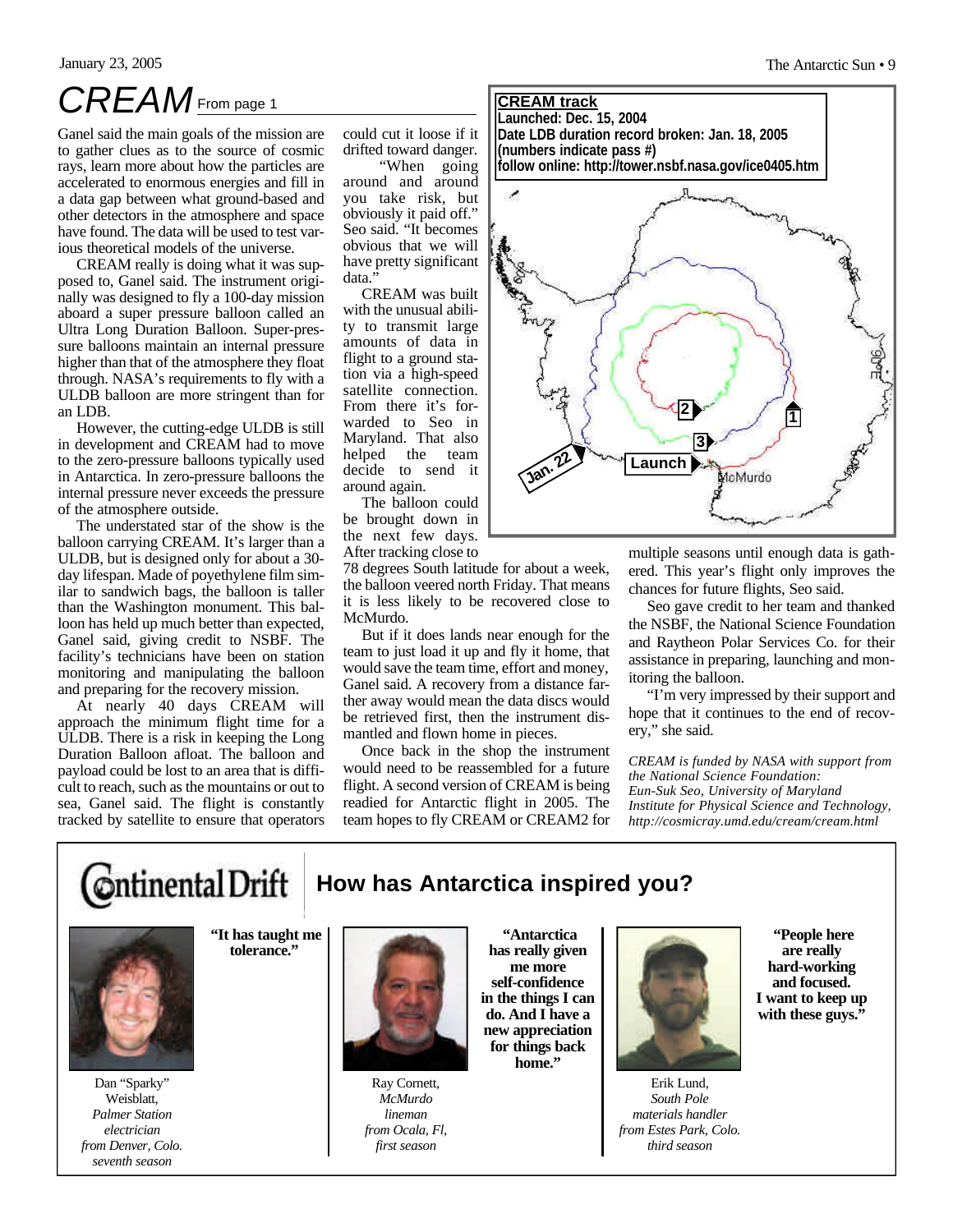

Photo by Alan Boudreau / Special to *The Antarctic Sun*

*Geologists in the Magmatic Field Laboratory Workshop set up camp at Bull Pass with the Ferrar dolerites behind them. In this photo, workshop organizer and geologist Bruce Marsh of John Hopkins University is in the center with the white ball cap and facing the camera.*

## *Magma* From page 1

fuller picture of how the rocks we see at the surface develop from the molten interior.

"They're different worlds. We're trying to put these worlds together because it must be all one process," Marsh said. He has high expectations for the workshop, which was cut from three weeks to two when bad weather delayed the geologists in Christchurch, New Zealand. Marsh is aiming for a grand unification theory of magma.

Like the blind men, geologists can't actually see the process at work, because it mostly occurs deep in the Earth.

"The processes that go on in the volcanic system are just inferred," Marsh said.

But in the McMurdo Dry Valleys, Marsh thinks he's found a way to help the blind see. Rocks known there as Ferrar dolerites were exposed by uplift and 180 million years of erosion, revealing the magma plumbing system. The lack of water and vegetation means the rock structures are basically unchanged and easy to see.

"It's like a beautiful magmatic museum over there," said Marsh, who first saw the area in 1992, after doing geological research in Iceland, Indonesia, Africa, Japan, Canada and the U.S. "You don't see this anywhere else."

The Ferrar dolerites offer 11 horizontal layers of rock exposed over 4km, from granite at the bottom to basalt at the top of the mountains. The magmatic mush column pushes through the layers like a postmodern tree, with the magma rising up the main trunk, then occasionally spreading out between rock layers into bulbous branches. The rock layers include four of these horizontally spreading branches, called sills. One of the sills goes from 300m thick on one end of the Taylor Valley to 2.5cm at the other end.

"We think it kind of slides in like a sheet of plywood being shoved under carpet in your house," Marsh said.

Marsh uses the mush columns in the Ferrar dolerites to support his controversial theory that the planet's inner plumbing is comprised of a system of these small, vertical, interconnected chambers. This flies in the face of the accepted teaching, which is that the Earth's outer layer formed when crystal-free magma oozed to the surface from giant, subterranean chambers.

But the Ferrar dolerites could represent more of an exception than a rule, said Alan Boudreau, a geologist who usually studies much larger systems in South Africa.

"Every place sort of has its own particularities," Boudreau said. "Sometimes it's the odd one that kind of kicks off an idea that applies every place else."

Though it may not be universally applicable, Boudreau believes Marsh's interpretation of what formed the Ferrar dolerites is mostly correct.

"Some of the details, that's what we're here to agree or disagree with." Boudreau said. "We're not shy about telling him."

Another key to decoding the hidden processes may be the Dais intrusion near Bull Pass camp. An intrusion is where the magma pushes into the native rock. Intrusions are fairly common, but most are larger. The one Boudreau studies in South Africa is about 9km thick. The Dais intrusion is small, about 600m to 700m thick, which allowed it to cool rapidly, preserving the texture and crystals of the rock layers. The layers of the Dais intrusion mimic the layers of rock in the Earth, and therefore can help geologists see the original crystal structure within those layers, Marsh said.

"That's one of the things that's interesting to me, is they look like fairly big systems, but they're not going through a lot of change," said Boudreau.

The geologists in the workshop spent most of their time walking around the Dry Valleys looking at the rock and taking samples.

"The idea is for people to go out and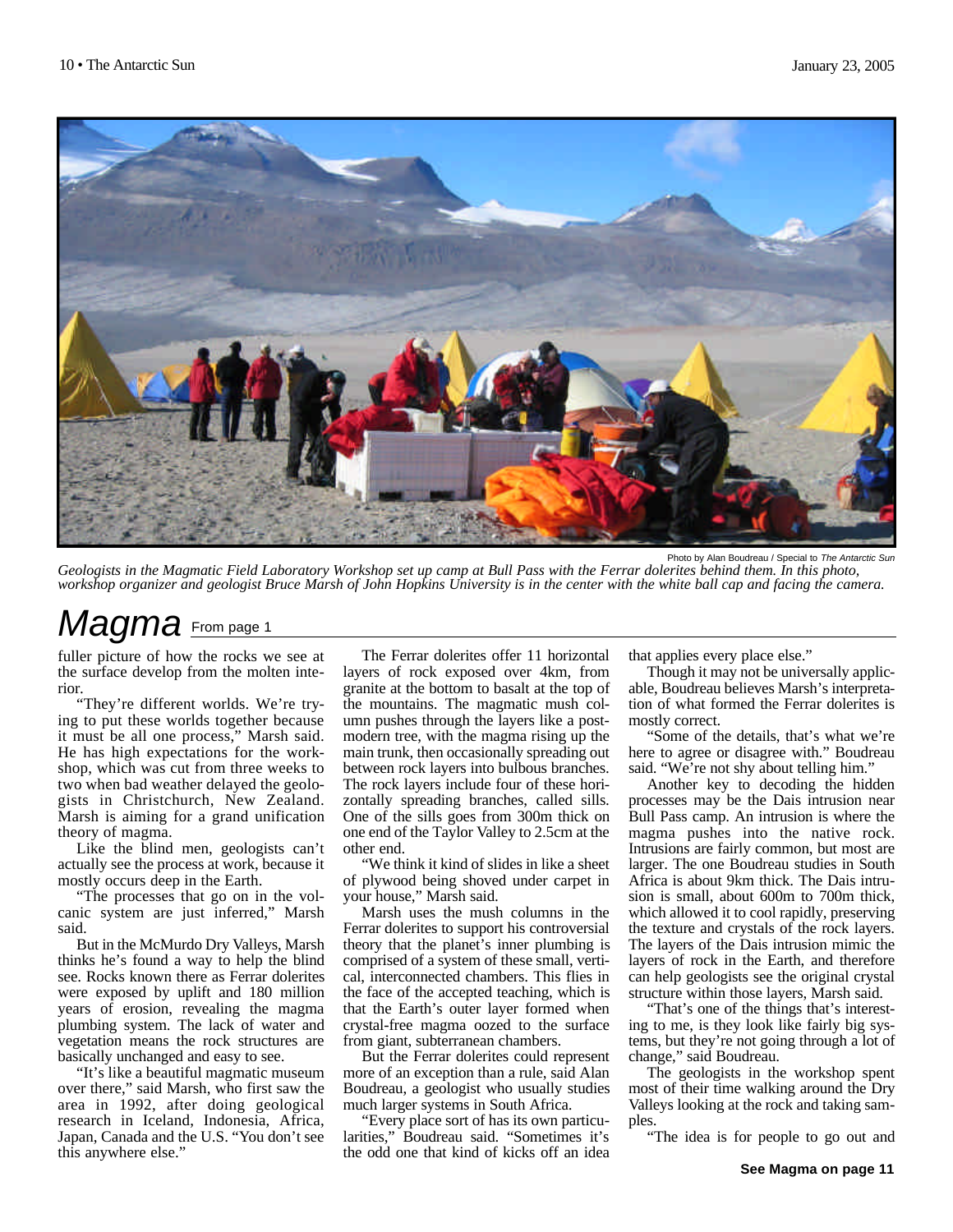## *Magma* From page 10

make their own impressions," Marsh said.

Because a week was lost to weather, the geologists had little time to work at Crary Lab. A few used the time to cut rock samples into domino-sized pieces, glue them to a glass microscope slide and grind the rock samples down to "thin sections" that are 30microns thick.

At that point the rock is invisible to the naked eye, nothing more than a smudge on the glass. But under a microscope, viewed with triple polarization, the rock becomes a kaleidoscope of color and crystal shapes.

"This is the innermost intimate workings of the magma," Marsh said. "This is equivalent to an astronomer with a telescope looking out to the stars."

To his seasoned eye, the small and large crystals tell the history of the rock. One type of crystal shows up like black fragments of charcoal under the microscope, larger than most of the other crystals. Called orthopyroxene or OPX crystals, these form deep in the Earth and are carried up with the magma, Marsh said. Because of their size, they can only be carried when the magma moves at a certain strength. Think of water flowing down a stream bed. If the water is slow it will carry tiny particles of silt but will run over stones without disturbing them. If a dam bursts upstream, the sudden rush of water picks up stones and boulders and carries them downstream.

By tracing the distribution of the OPX crystals through rock in the Dry Valleys, geologists can reconstruct the flow of magma, Marsh said. During the workshop, participants were able to display magnified views of thin sections on a screen so everyone could view and discuss the same crystal structures.

"This is a new concept, where we actually bring the laboratory to the field," Marsh said.

The geologists are hauling home boxes of rock samples to work on at their own labs. They're also making plans to reconvene in a year or so at a meeting in the U.S. where they can compare what they found.

Marsh hopes that someday this workshop may be considered a turning point in the field. His dream is that by becoming more aware of how the magmatic plumbing system works, the geologists involved will be able to apply the knowledge as they look at pieces of it in other parts of the world.

"Geology texts will say we went away from this to different parts of the world and said now we understand what kind of elephant we're dealing with."

*NSF-funded research in this story: Bruce Marsh, Johns Hopkins University Morton K. Blaustein Department of Earth and Planetary Sciences* 

![](_page_10_Picture_14.jpeg)

Photos by Alan Boudreau / Special to *The Antarctic Sun*

*Above, Canadian geologist Jean Bedard stands on a rock as he examines the sand patterns on a hillside. Below, geologists in the Magmatic Field Laboratory Workshop discuss the rock structures in the McMurdo Dry Valleys.*

![](_page_10_Picture_17.jpeg)